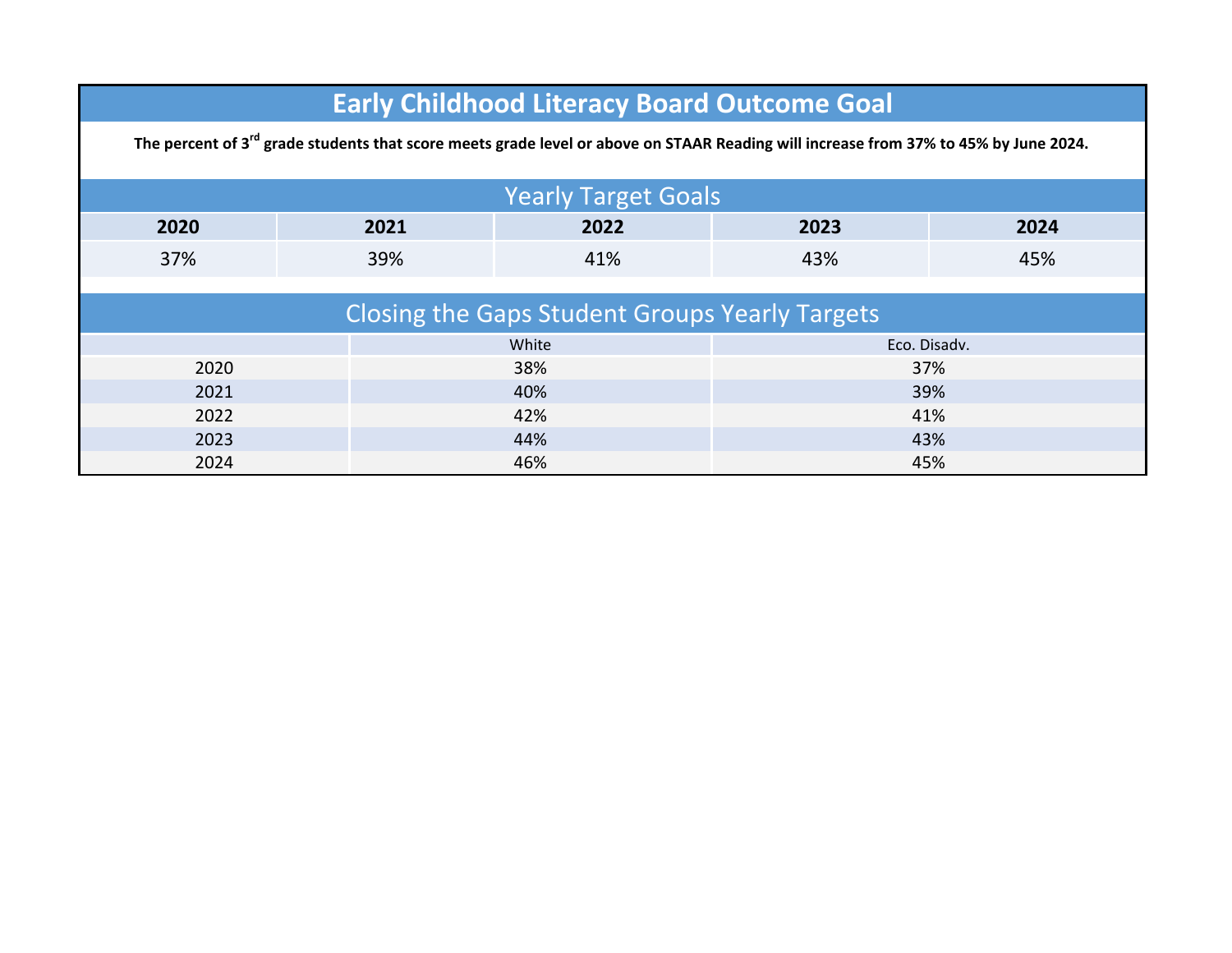| <b>Early Childhood Literacy Progress Measure 1</b>                                                                                                        |                            |     |     |     |  |
|-----------------------------------------------------------------------------------------------------------------------------------------------------------|----------------------------|-----|-----|-----|--|
| The percent of kindergarten students that score on grade level or above on CIRCLE Entry Assessment Reading will increase from 76%<br>to 80% by June 2024. |                            |     |     |     |  |
|                                                                                                                                                           | <b>Yearly Target Goals</b> |     |     |     |  |
| 2020<br>2021<br>2022<br>2023<br>2024                                                                                                                      |                            |     |     |     |  |
| 76%                                                                                                                                                       | 77%                        | 78% | 79% | 80% |  |

| <b>Early Childhood Literacy Progress Measure 2</b>                                                                               |                              |     |     |     |  |
|----------------------------------------------------------------------------------------------------------------------------------|------------------------------|-----|-----|-----|--|
| The percent of 1st grade students that score on grade level or above on TPRI reading will increase from 90% to 95% by June 2024. |                              |     |     |     |  |
|                                                                                                                                  |                              |     |     |     |  |
| <b>Yearly Target Goals</b>                                                                                                       |                              |     |     |     |  |
| 2020                                                                                                                             | 2022<br>2021<br>2023<br>2024 |     |     |     |  |
| 91%                                                                                                                              | 92%                          | 93% | 94% | 95% |  |

|  |  | <b>Early Childhood Literacy Progress Measure 3</b> |
|--|--|----------------------------------------------------|
|  |  |                                                    |

**The percent of 2nd grade students that score on grade level or above on TPRI reading will increase from 86% to XX% by June 2024.**  90% 91% Yearly Target Goals **2020 2021 2022 2023 2024** 87% 88% 89%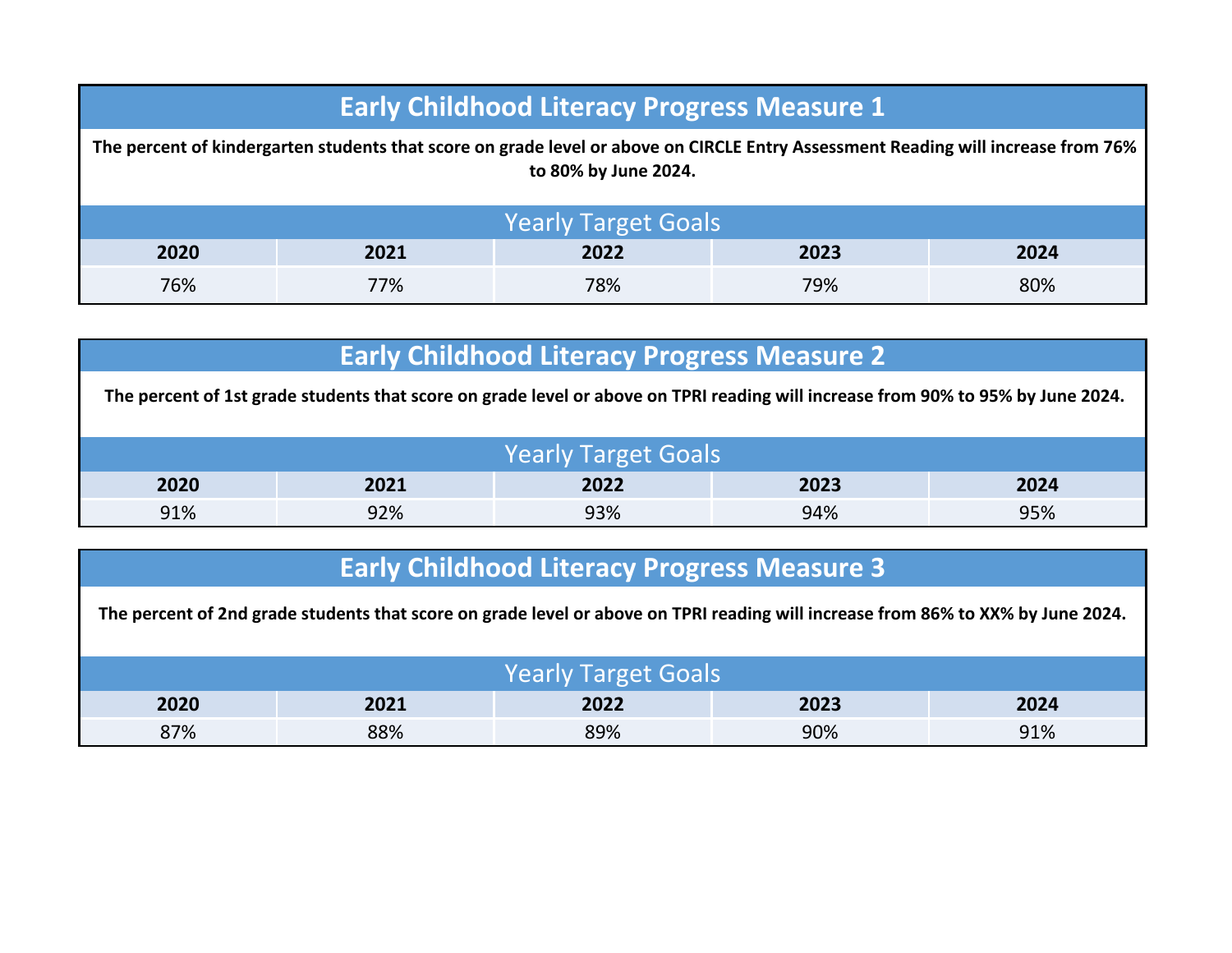## **EC Reading Targeted Professional Development Plan**

**CIP 2.1.1 Staff will collaborate to align curriculum vertically and horizontally to state standards. Prek-3rd grade staff. ESC 8. Local Funds**

**CIP 2.1.2 Staff will be provided with professional development that will drive instruction through scientifically researched based curriculum, strategies and programs to increase academic achievement and progress. Prek-3rd grade staff. Local Funds.**

**• EC teachers and administration will be trained through the local ESC Reading Academies through the 20-23 school years.**

**• DMAC data training will be provided during back to school professional development to implement increased frequency of assessment data entries. Data will be used to give targeted student instruction.** 

**• Reading teachers will implement TEKS resource curriculum integrated with the new reading adoptions.**

**• Prekindergarten teacher(s) will continue progress to highly qualified status through professional development opportunities and mentor coaching.CIP 2.3.1 Grade level RTI Teams will meet regularly to disaggregate performance data and develop intervention/enrichment plans for all students, including at risk, to meet challenging state academic standards. Administration and**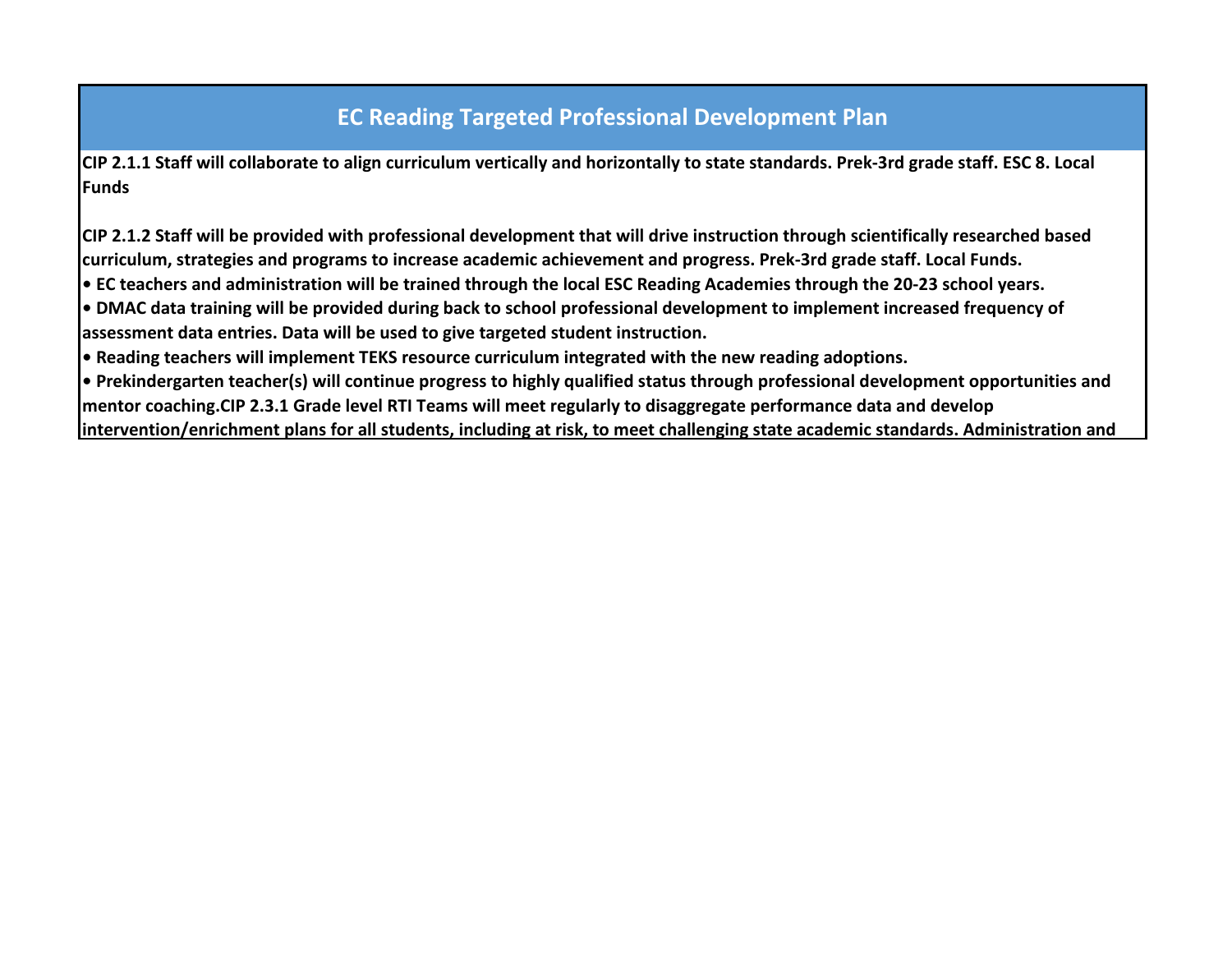|      | <b>Early Childhood Math Board Outcome Goal</b>                                                                                    |                                                       |              |      |  |  |
|------|-----------------------------------------------------------------------------------------------------------------------------------|-------------------------------------------------------|--------------|------|--|--|
|      | The percent of 3rd grade students that score meets grade level or above on STAAR Math will increase from 54% to 64% by June 2024. |                                                       |              |      |  |  |
|      | <b>Yearly Target Goals</b>                                                                                                        |                                                       |              |      |  |  |
| 2020 | 2021                                                                                                                              | 2022                                                  | 2023         | 2024 |  |  |
| 56%  | 58%                                                                                                                               | 60%                                                   | 62%          | 64%  |  |  |
|      |                                                                                                                                   |                                                       |              |      |  |  |
|      |                                                                                                                                   | <b>Closing the Gaps Student Groups Yearly Targets</b> |              |      |  |  |
|      | White                                                                                                                             |                                                       | Eco. Disadv. |      |  |  |
| 2020 | 53%                                                                                                                               |                                                       | 51%          |      |  |  |
| 2021 | 55%                                                                                                                               |                                                       | 53%          |      |  |  |
| 2022 | 57%                                                                                                                               |                                                       | 55%          |      |  |  |
| 2023 | 59%                                                                                                                               |                                                       | 57%          |      |  |  |
| 2024 | 61%                                                                                                                               |                                                       | 59%          |      |  |  |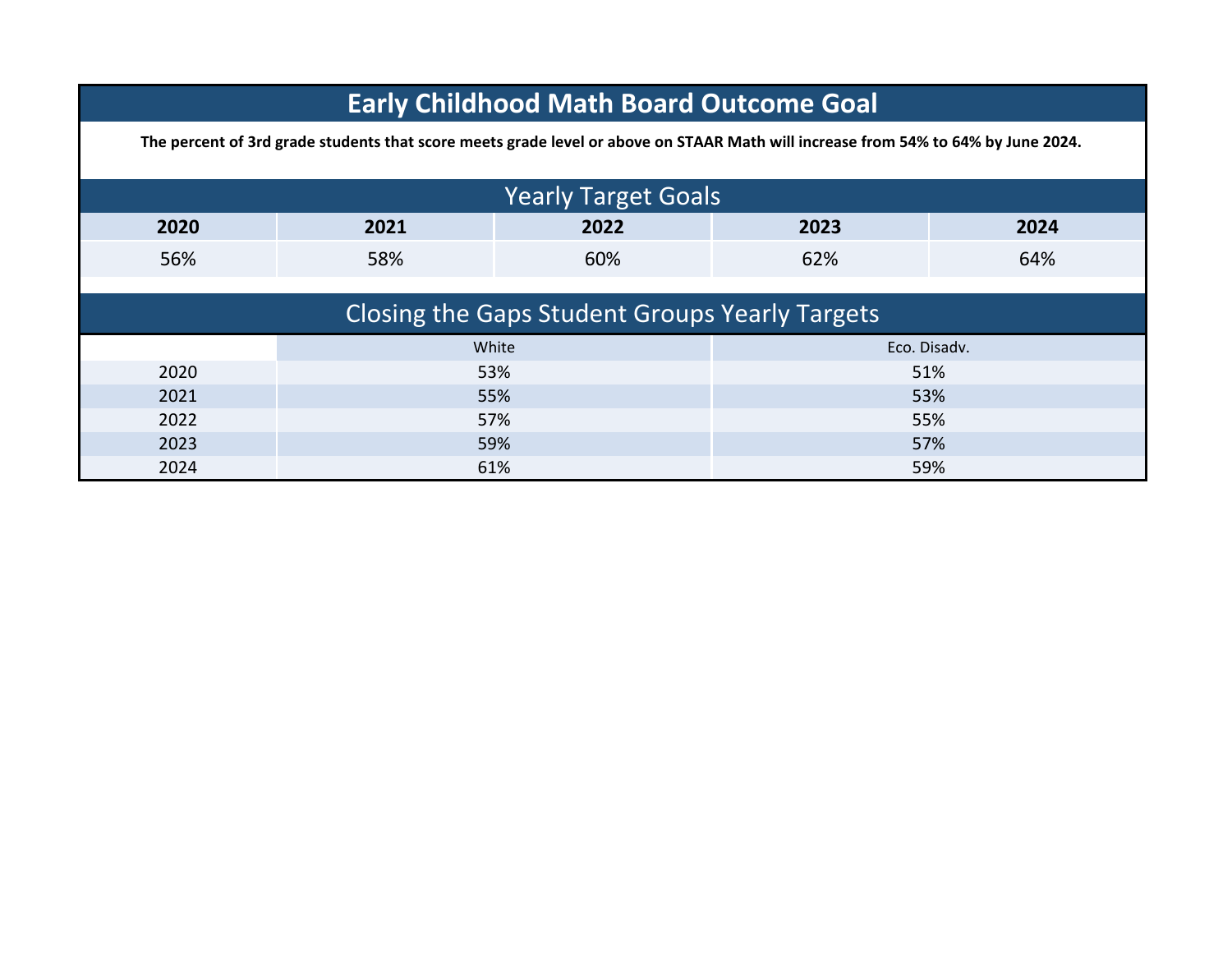| <b>Early Childhood Math Progress Measure 1</b>                                                                                                |      |      |      |      |
|-----------------------------------------------------------------------------------------------------------------------------------------------|------|------|------|------|
| The percent of 1st grade students that score on grade level or above on Renaissance STAR math will increase from 88% to 93% by June <br>2024. |      |      |      |      |
| <b>Yearly Target Goals</b>                                                                                                                    |      |      |      |      |
| 2020                                                                                                                                          | 2021 | 2022 | 2023 | 2024 |
| 89%                                                                                                                                           | 90%  | 91%  | 92%  | 93%  |

| <b>Early Childhood Math Progress Measure 2</b>                                                                                                      |                            |     |     |     |  |
|-----------------------------------------------------------------------------------------------------------------------------------------------------|----------------------------|-----|-----|-----|--|
| The percent of 2nd grade students that score on grade level or above on Renaissance STAR math will increase from 73% to 82% by<br><b>June 2024.</b> |                            |     |     |     |  |
|                                                                                                                                                     | <b>Yearly Target Goals</b> |     |     |     |  |
| 2020<br>2022<br>2023<br>2024<br>2021                                                                                                                |                            |     |     |     |  |
| 74%                                                                                                                                                 | 76%                        | 78% | 80% | 82% |  |

| <b>Early Childhood Math Progress Measure 3</b> |                                                                                                                                |            |     |     |
|------------------------------------------------|--------------------------------------------------------------------------------------------------------------------------------|------------|-----|-----|
|                                                | The percent of 3rd grade students that score on grade level or above on Renaissance STAR math will increase from 88% to 93% by |            |     |     |
|                                                |                                                                                                                                | June 2024. |     |     |
|                                                |                                                                                                                                |            |     |     |
| <b>Yearly Target Goals</b>                     |                                                                                                                                |            |     |     |
| 2020<br>2022<br>2021<br>2023<br>2024           |                                                                                                                                |            |     |     |
| 89%                                            | 90%                                                                                                                            | 91%        | 92% | 93% |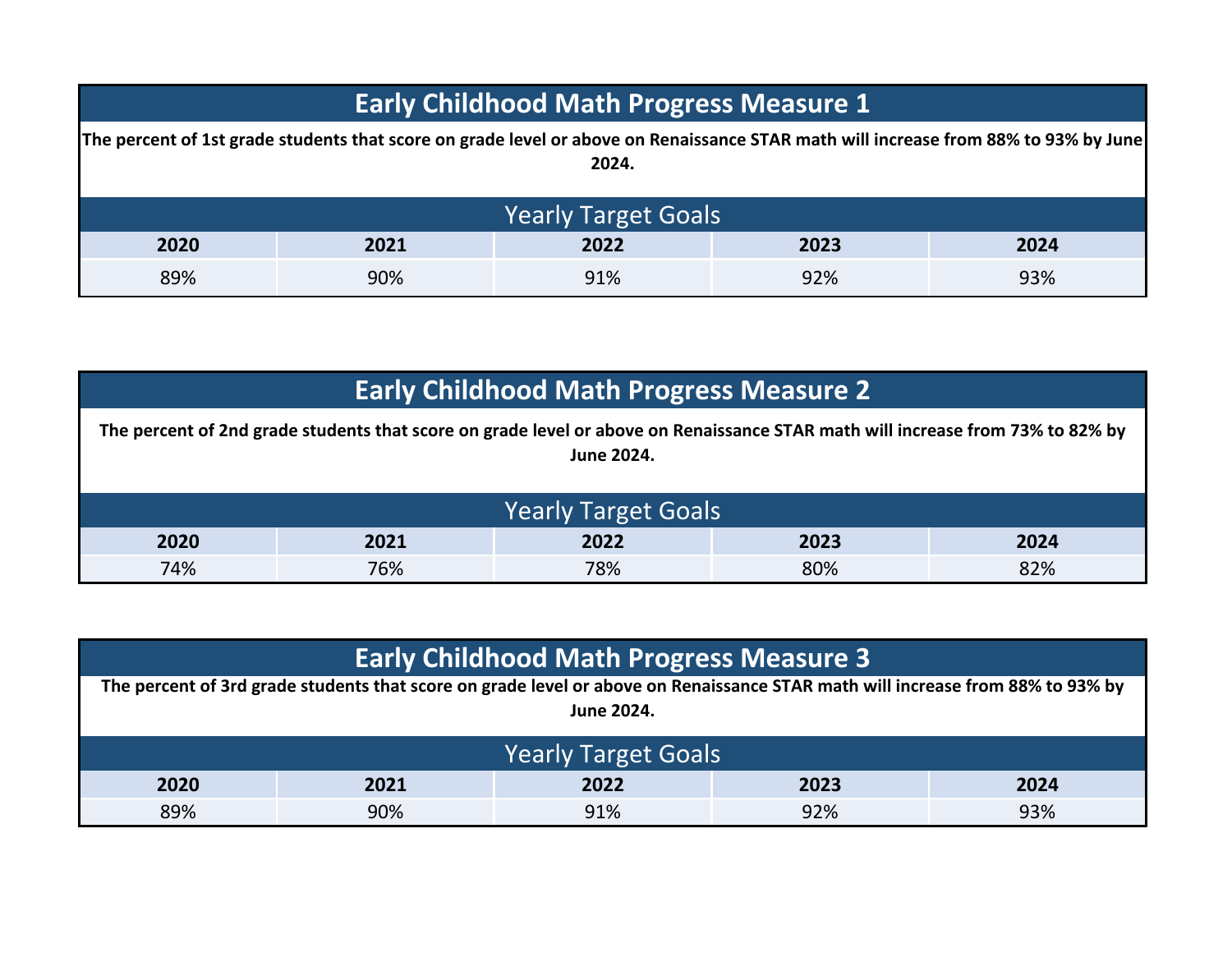## **EC Math Targeted Professional Development Plan**

**CIP 2.1.1 Staff will collaborate to align curriculum vertically and horizontally to state standards. Prek-3rd grade staff. ESC 8. Local Funds**

**CIP 2.1.2 Staff will be provided with professional development that will drive instruction through scientifically researched based curriculum, strategies and programs to increase academic achievement and progress. Prek-3rd grade staff. Local Funds.**

**• DMAC data training will be provided during back to school professional development to implement increased frequency of assessment data entries. Data will be used to give targeted student instruction.** 

**• Prekindergarten teacher(s) will continue progress to highly qualified status through professional development opportunities and mentor coaching.**

**CIP 2.3.1 Grade level RTI Teams will meet regularly to disaggregate performance data and develop intervention/enrichment plans for all students, including at risk, to meet challenging state academic standards. Administration and teachers. Title 1 Funds**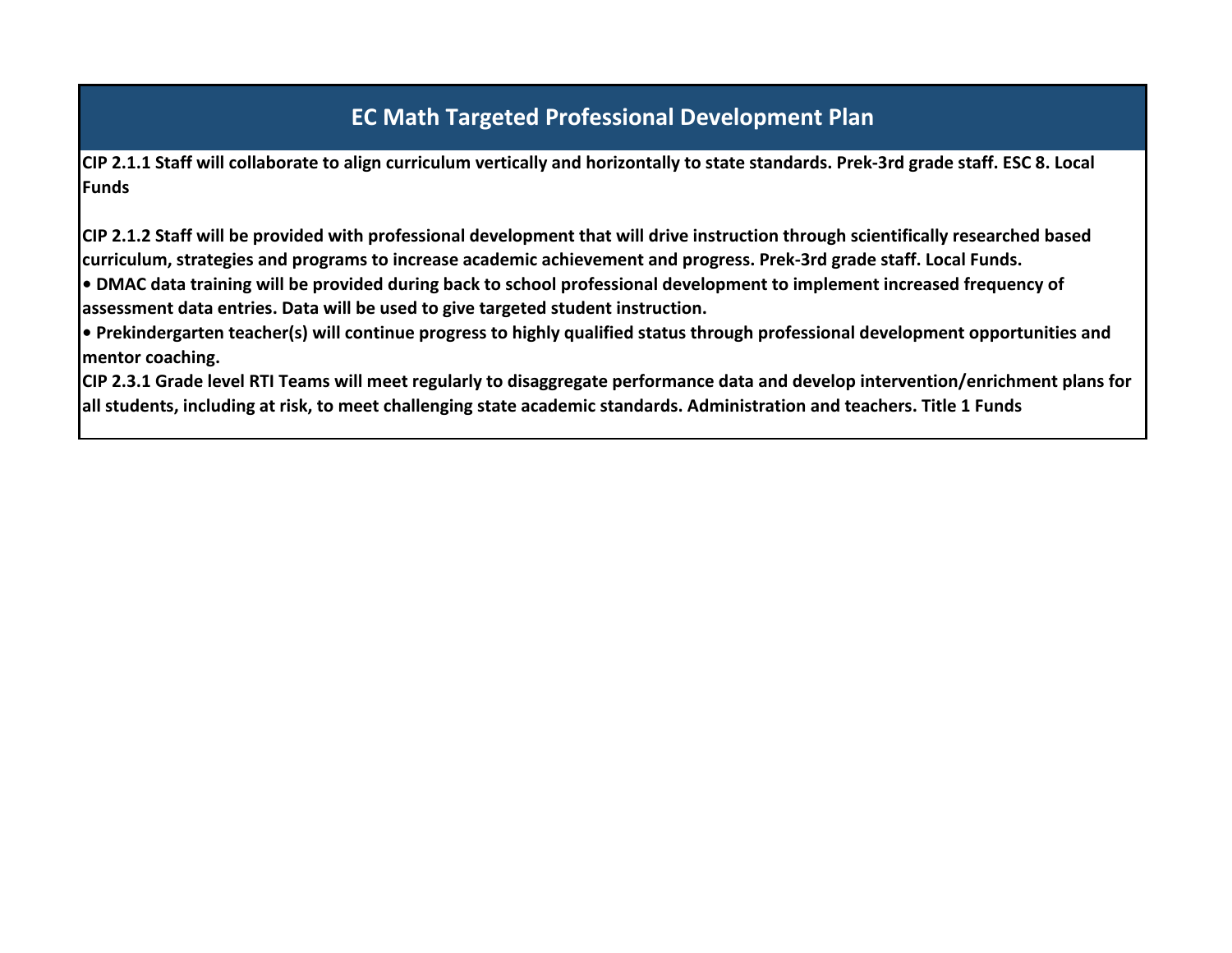| <b>CCMR Board Outcome Goal</b>                        |        |                                                                                                           |                            |        |              |      |
|-------------------------------------------------------|--------|-----------------------------------------------------------------------------------------------------------|----------------------------|--------|--------------|------|
|                                                       |        | The percentage of graduates that meet the criteria for CCMR will increase from 56% to 61% by August 2024. |                            |        |              |      |
|                                                       |        |                                                                                                           | <b>Yearly Target Goals</b> |        |              |      |
| 2020                                                  |        | 2021                                                                                                      | 2022                       |        | 2023         | 2024 |
| 72%                                                   |        | 73%                                                                                                       | 74%                        |        | 75%          | 76%  |
| <b>Closing the Gaps Student Groups Yearly Targets</b> |        |                                                                                                           |                            |        |              |      |
|                                                       |        | White                                                                                                     |                            |        | Eco. Disadv. |      |
| 2020                                                  |        | 35.00%                                                                                                    |                            | 37.00% |              |      |
| 2021                                                  | 37.00% |                                                                                                           |                            | 39.00% |              |      |
| 2022                                                  | 39.00% |                                                                                                           | 41.00%                     |        |              |      |
| 2023<br>41.00%                                        |        |                                                                                                           | 43.00%                     |        |              |      |
| 2024                                                  |        | 43.00%                                                                                                    |                            |        | 45.00%       |      |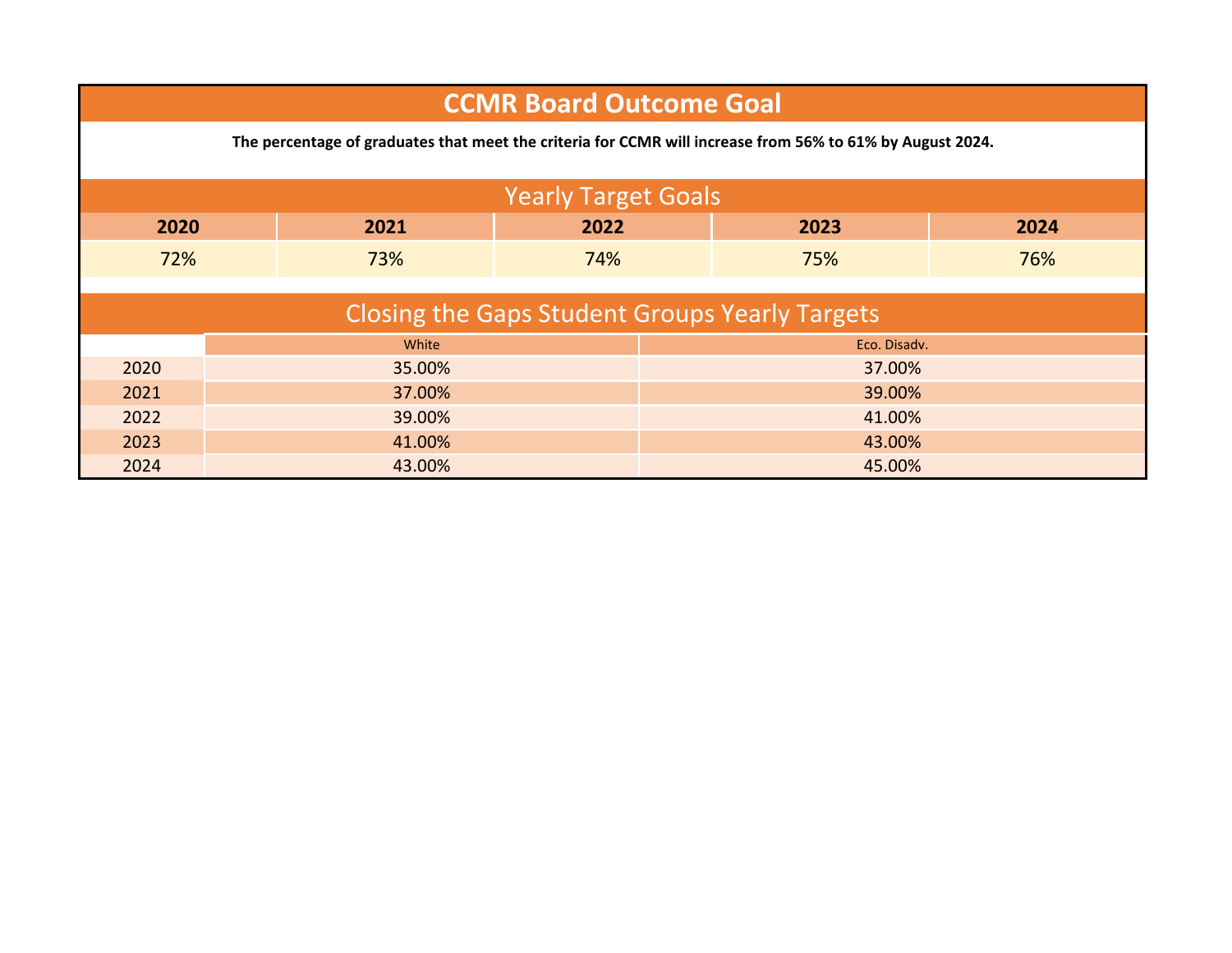## **CCMR Progress Measure 1**

**The percent of students that earn an Industry Based Certification will increase from 0% to 5% by August 2024.**

| <b>Yearly Target Goals</b> |      |      |      |      |  |
|----------------------------|------|------|------|------|--|
| 2020                       | 2021 | 2022 | 2023 | 2024 |  |
| 1%                         | 2%   | 3%   | 4%   | 5%   |  |

| <b>CCMR Progress Measure 2</b>                                                                    |                              |     |     |     |  |
|---------------------------------------------------------------------------------------------------|------------------------------|-----|-----|-----|--|
| The percent of CCMR students that are college ready will increase from 43% to 49% by August 2024. |                              |     |     |     |  |
| <b>Yearly Target Goals</b>                                                                        |                              |     |     |     |  |
| 2020                                                                                              | 2021<br>2022<br>2023<br>2024 |     |     |     |  |
| 45%                                                                                               | 46%                          | 47% | 48% | 49% |  |

| <b>CCMR Progress Measure 3</b>                                                                               |                              |     |     |     |  |
|--------------------------------------------------------------------------------------------------------------|------------------------------|-----|-----|-----|--|
| The percent of CCMR students that are career or military ready will increase from 41% to 46% by August 2024. |                              |     |     |     |  |
|                                                                                                              |                              |     |     |     |  |
|                                                                                                              | <b>Yearly Target Goals</b>   |     |     |     |  |
| 2020                                                                                                         | 2022<br>2021<br>2023<br>2024 |     |     |     |  |
| 42%                                                                                                          | 43%                          | 44% | 45% | 46% |  |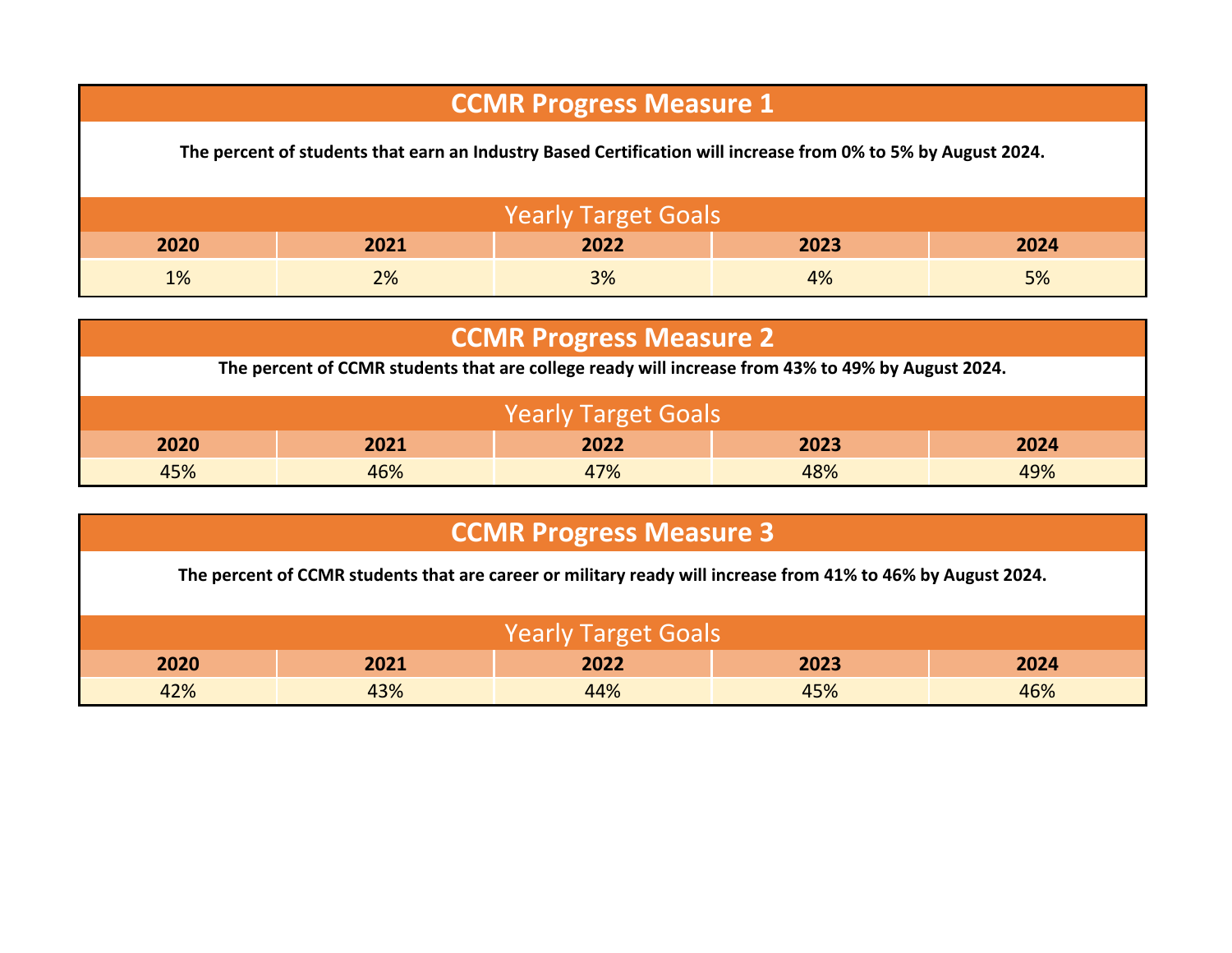## **CCMR Targeted Professional Development Plan**

**CIP 2.2 Evaluate the level of success of all students in meeting college, career, and military readiness standards. Local funds**

**• SAT testing will be offered to all junior and senior students at district expense.** 

**• Provide students with duel credit courses through Texarkana College.**

**• Students will be given the opportunity to take industry based certification tests.**

**• Opportunities to attend career fairs, job fairs, college tours, and/or presentations from the military branches will provided to all students.**